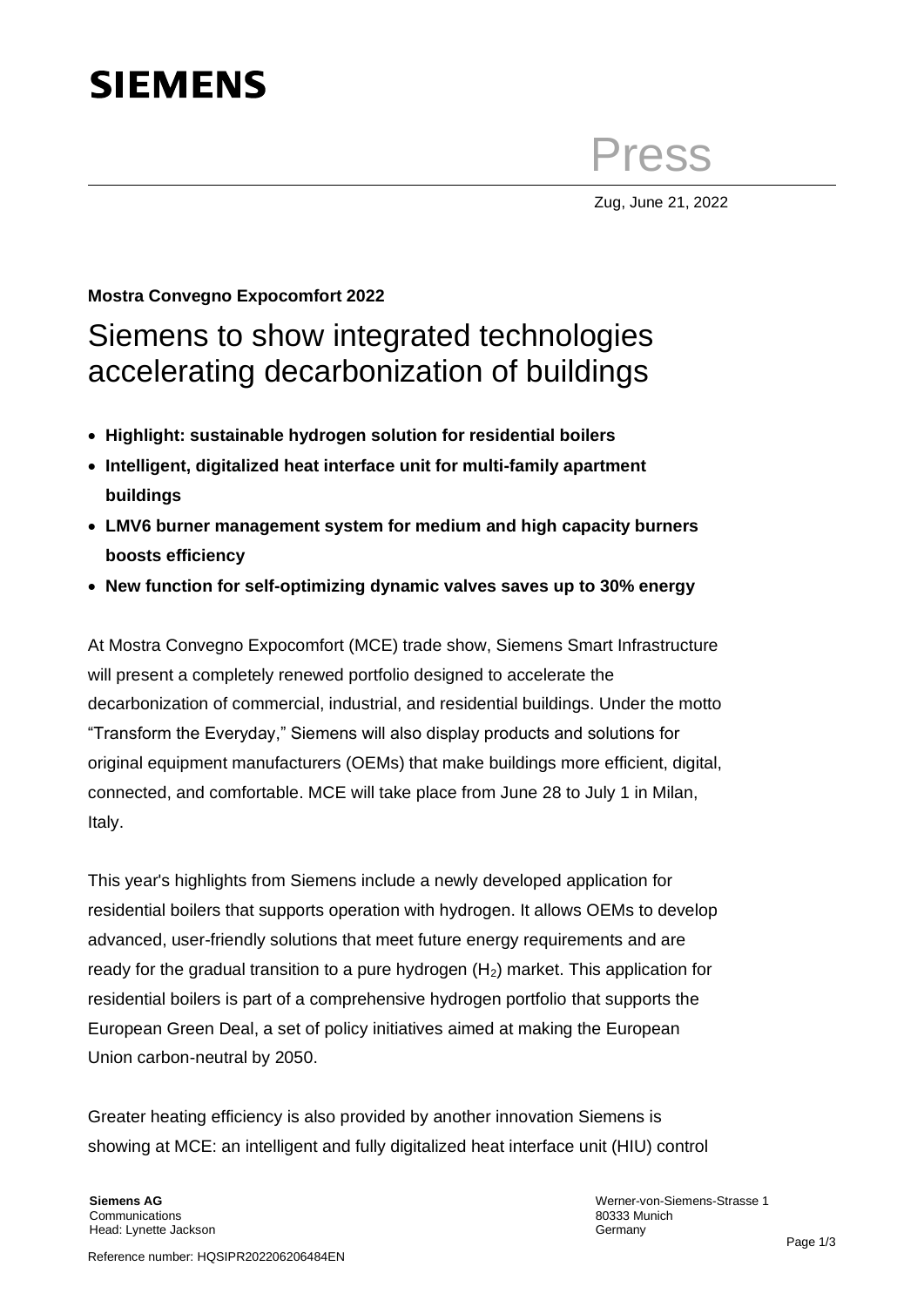**Siemens AG** Press Release

solution. HIUs are typically installed in multi-family apartment buildings in which a central heating plant provides heating and in some cases hot domestic water to all units. State-of-the-art HIU controls from Siemens allow control and remote metering/billing for multiple zones on an individual apartment level. This increases transparency and efficiency of energy usage. For maximum efficiency, Siemens combines HIU with heat recovery ventilation (HRV). As a result, heating costs can be significantly lowered. Its cloud connectivity ensures full transparency on energy flow and operating status. In addition, the unit supports heating and hot water circuits, and it can be connected to Climatix heat recovery systems.

The new LMV6 burner management system provides a significant boost in efficiency for medium and high capacity burners. This means less fuel is burned for the same amount of energy, compared to other burner management solutions. The control unit (AZL6) redefines the benchmark for HMIs (Human Machine Interface) in the burner business. Its graphical display allows straightforward burner commissioning with clear text information in multiple languages and easy, guided commissioning for fast burner start-up.

With Adaptive Flow Optimization, Siemens is also presenting a new function at the MCE for the Intelligent Valve, the self-optimizing dynamic valve with cloud connection. Adaptive Flow Optimization eliminates pressure fluctuations, ensures stable room temperatures and high comfort, and saves up to 30 percent energy.

The latest development in Climatix technology focuses on renewable heat generation. Thanks to a new, customizable user interface, heat pumps can now be commissioned, operated and maintained quickly and efficiently via mobile app.

In addition to these highlights, Siemens will show a wide range of building automation solutions for controlling and managing cooling, heating, humidity, and CO2, as well as lighting and shading at Booth P41 R42 in Heating Hall 7.

This press release and a press picture are available at <https://sie.ag/3zN7MG7>

For further information on Siemens at MCE, please see [www.siemens.com/mce](http://www.siemens.com/mce)